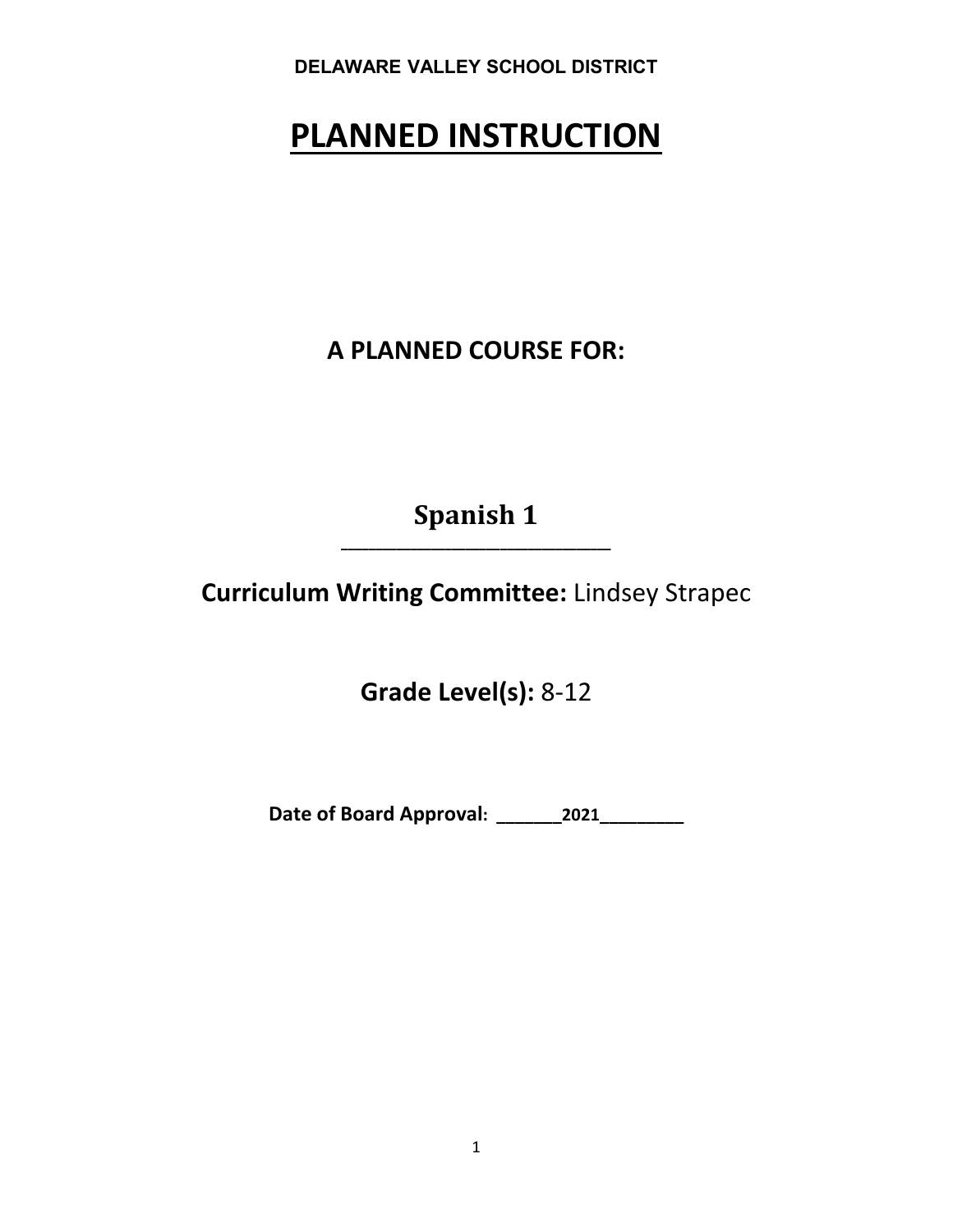# **Planned Instruction**

# **Grade Distribution:**

| Speaking Assessments (3 per MP)                | 30%             |
|------------------------------------------------|-----------------|
| Writing Assessments (3 per MP)                 | 30 <sup>%</sup> |
| Listening and Reading Assessments (4-5 per MP) | 25%             |
| Knowledge-Based Assessments (6 per MP)         | 15%             |

**Course Description:** This course introduces the fundamental elements of the Spanish language within a cultural context. Units are developed around focus questions with goals and objectives that motivate students to develop listening, speaking, reading, and writing skills. An emphasis is placed on Interpretive, Interpersonal and Presentational modes of communication in order to prepare students to use the language in real-life situations and to begin developing language proficiency in level I. The interwoven elements of the "5C's"; Communication, Culture, Comparisons, Communities and Connections are ever present in order to meet the needs of all students taking the course. Most students will be expected to reach Novice Mid Proficiency level.

**Time/Credit for the Course:** Full Year, 180 days, meeting 1 period per day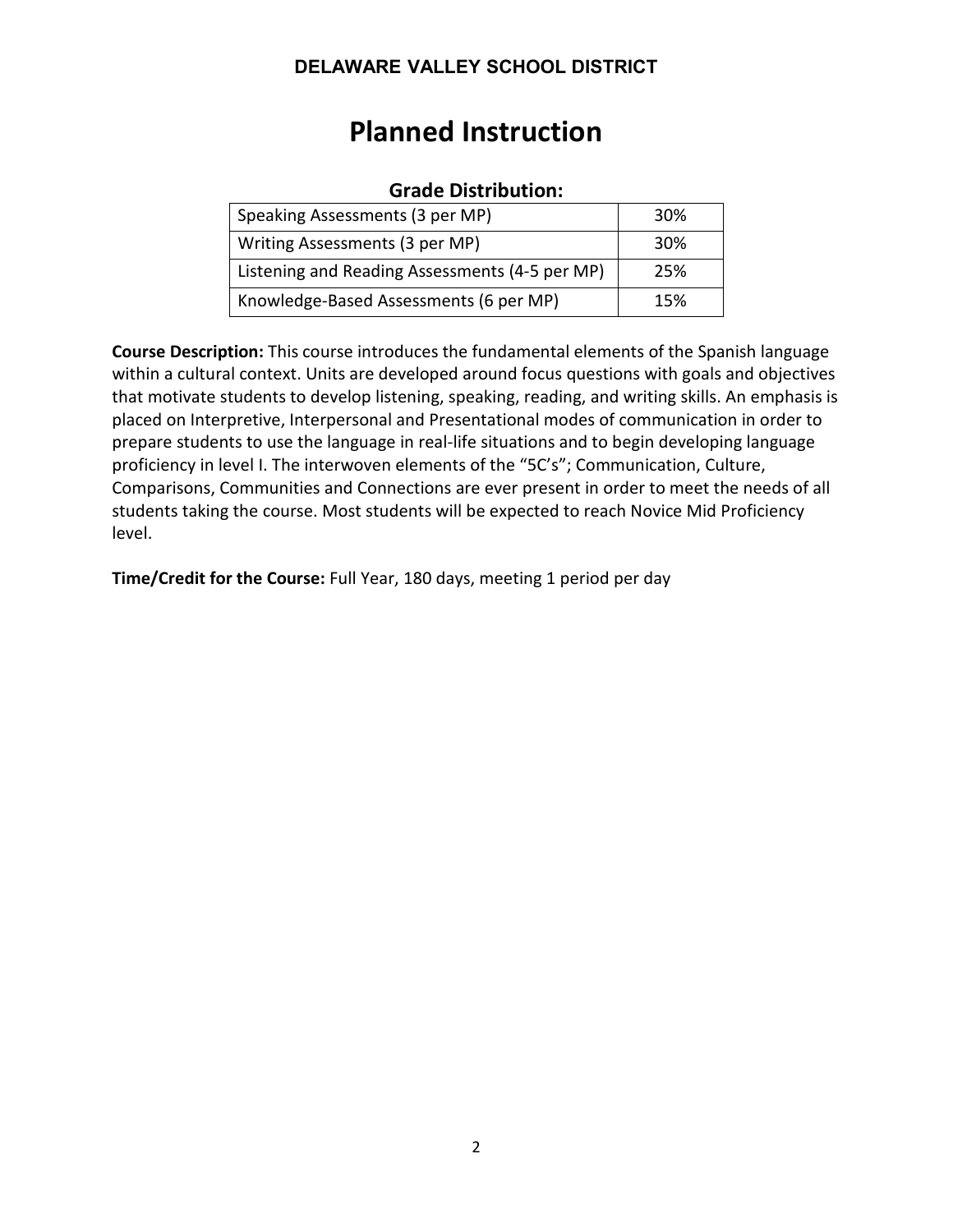# **Curriculum Map**

#### **Goals: Preliminary Unit** (15 days MP 1) **Understanding of:**

- Greetings
- Leave-taking phrases
- Stating how one is
- Introductions
- Exchanging phone numbers
- Origin
- Numbers 1-10
- Addressing people formally vs. informally
- Spanish alphabet and pronunciation
- Date and weather
- Cultural differences and similarities

**Unit 1** (45 days, 30 of MP 1 and 15 of MP 2)

#### **Understanding of:**

- Subject pronouns
- Present simple use of the verb ser
- Present simple use of the verb gustar
- Yes or no questions
- Likes and dislikes of pastimes.
- Appropriate vocabulary to enhance listening, reading, speaking, and writing.
- Cultural differences and similarities
- Definite and indefinite articles
- Agreement of nouns and adjectives
- Nouns to identify people
- Adjectives to describe characteristics and physical description
- Basic transitions
- Ask and answer questions to describe people

**Unit 2** (45 days, 30 days of MP 2 and 15 of MP 3)

#### **Understanding of:**

- Telling time and time phrases
- Daily schedules
- Words of frequency
- School subjects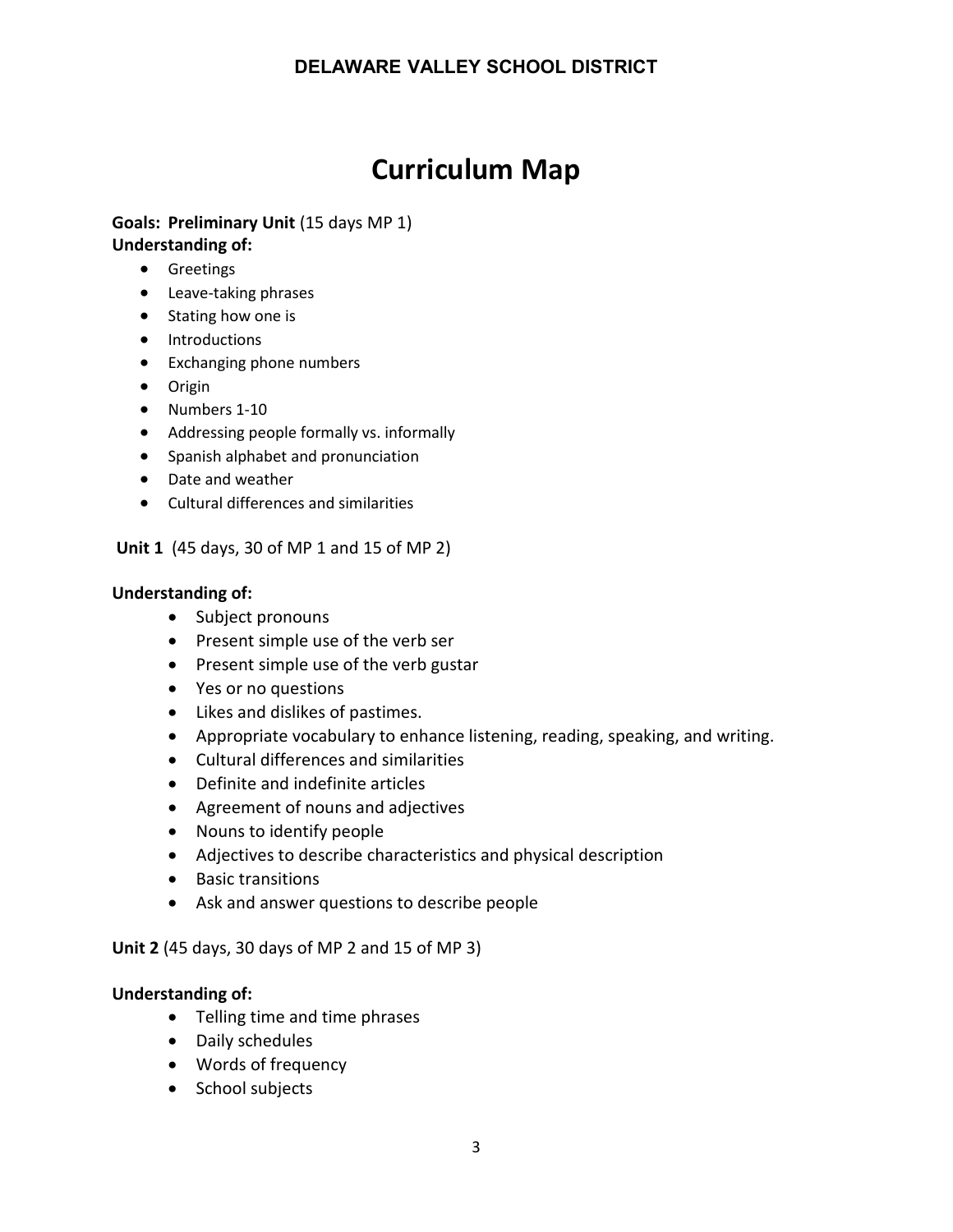- Classroom activities
- Adverbs
- Present simple form of the verb TENER
- Present simple form of AR verb
- Tener que + infinitive
- Use of adjectives to describe school
- Use of adjectives to describe feelings
- Classroom objects
- Prepositions of location
- Select questions
- Present simple form of the verb ESTAR
- Present simple form of the verb IR
- Appropriate thematic vocabulary to enhance listening, reading, speaking, and writing skills
- Cultural differences and similarities

**Unit 3** (45 days, 30 of MP 3 and 15 of MP 4)

#### **Understanding of:**

- Meals and common foods
- Asking and answering questions with target question words
- Describing food with select adjectives
- Gustar with nouns
- Present simple ER verb conjugation
- Present simple IR verb conjugation
- Discuss likes and dislikes about food
- Possessive adjectives
- Comparatives and superlatives
- TENER expressions
- Family and pets
- Appropriate thematic vocabulary to enhance listening, reading, speaking, and writing skills
- Cultural differences and similarities

#### **Unit 4** (30 days of MP 4)

#### **Understanding of:**

- Seasons and weather
- Clothing descriptions
- TENER expressions
- Stores and places
- Discuss purchases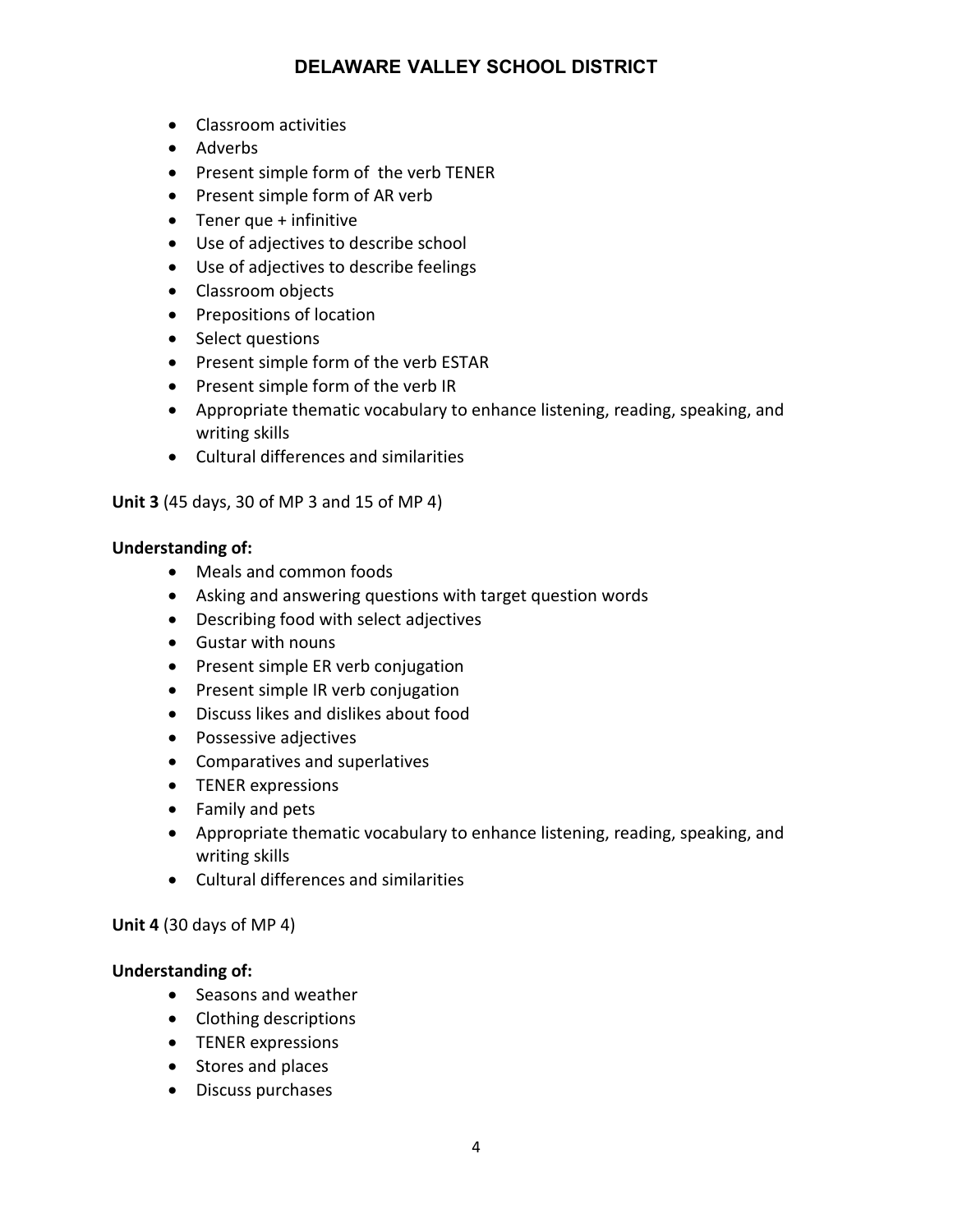- Present simple E to IE stem changing verbs
- Use of direct object pronouns
- Appropriate thematic vocabulary to enhance listening, reading, speaking, and writing skills
- Cultural differences and similarities

**Unit 5** (Supplemental, if time permits)

#### **Understanding of:**

- House description, household items, household chores, and party planning
- Ser v. estar
- Ordinal vs. Cardinal numbers
- Irregular verb conjugations of dar, decir, and venir
- Affirmative tú commands
- Acabar de + infinitive to decscribe something that just happened
- Appropriate thematic vocabulary to enhance listening, reading, speaking, and writing skills
- Cultural differences and similarities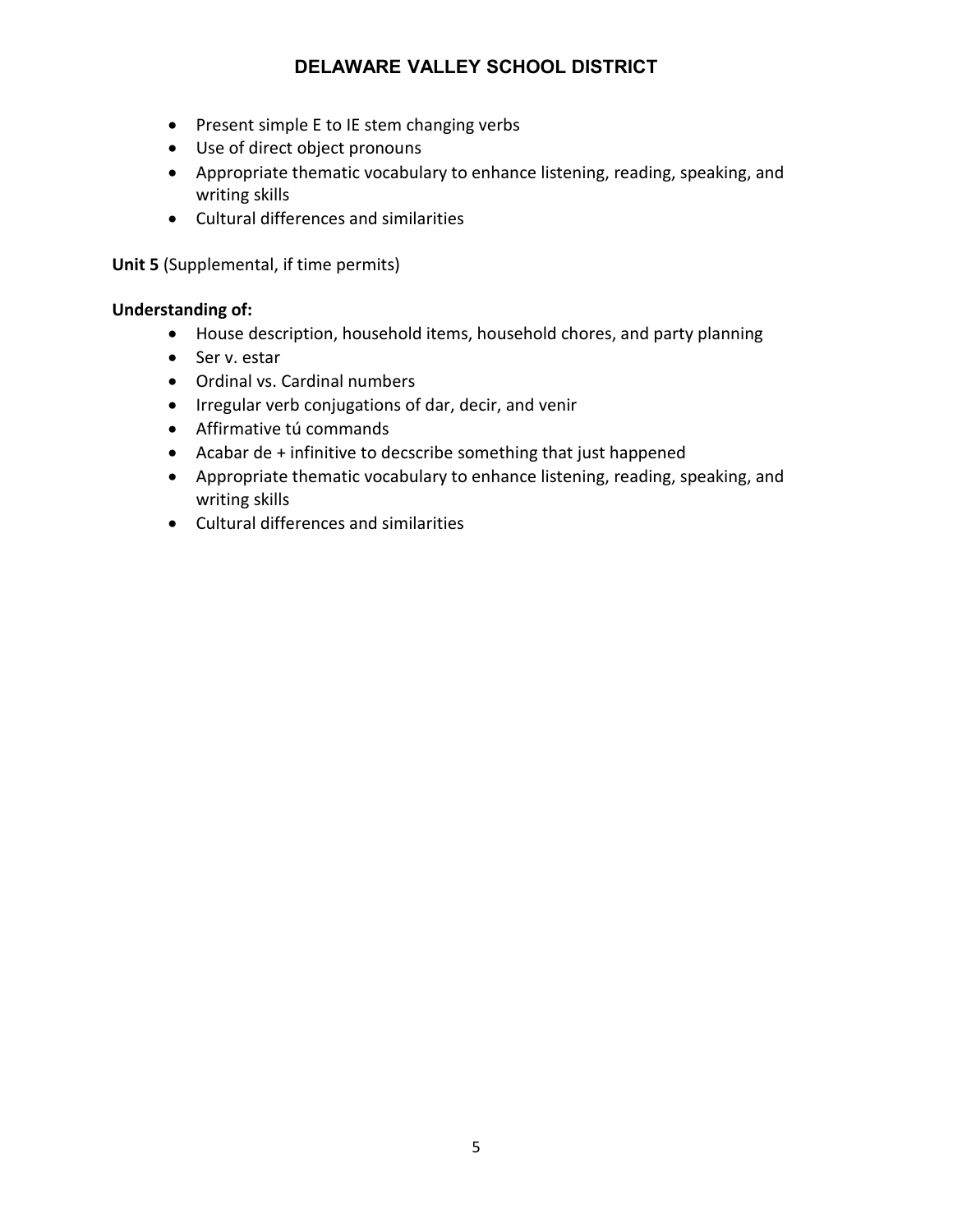# **BIG IDEAS USED IN ALL UNITS**

#### **Big Idea # 1: Communicate in Languages other than English**

#### **Essential Questions:**

• How can we use the second language we know to exchange information from another person?

#### **Concepts:**

- Language (vocabulary, grammar, sound system) to exchange information about school, activities, friends.
- Vocabulary and cultural knowledge to "survive" in the language.
- Strategies to keep a conversation going beyond simple Question/Answer.

#### **Competencies:**

- Initiate, sustain, and close a conversation about a person or event.
- Ask and answer questions about their daily lives.
- Share personal reactions to ideas in authentic texts.

#### **Big Idea #2: Gain Knowledge and Understanding of Other Cultures**

#### **Essential Questions:**

• How can learning about the practices of another culture give us insights into the perspectives of the people of that culture?

#### **Concepts:**

- Social interactions, practices, and perspectives; Students know abstract practices of the culture such as economic or political dispositions.
- Social interactions, practices, and perspectives; Students know how to scan authentic materials (newspapers, articles, websites, magazines, TV) for practices and perspectives of the culture.

#### **Competencies:**

- Select and analyze a piece of literature or other art form from the culture.
- Research and discuss how the target culture views social relationships based upon age, education, social status.
- Obtain information (through interviews with native speakers, texts, films, and websites) and demonstrate the similarities and differences found.

#### **Big Idea #3: Connect with Other Disciplines and Acquire information**

#### **Essential Questions:**

- How does second language learning reinforce and expand interdisciplinary studies?
- What print and non-print resources are available to help us connect with another language and culture?

#### **Concepts:**

• Authentic materials with visual support accompanied by language text in subject areas of interest and recent study.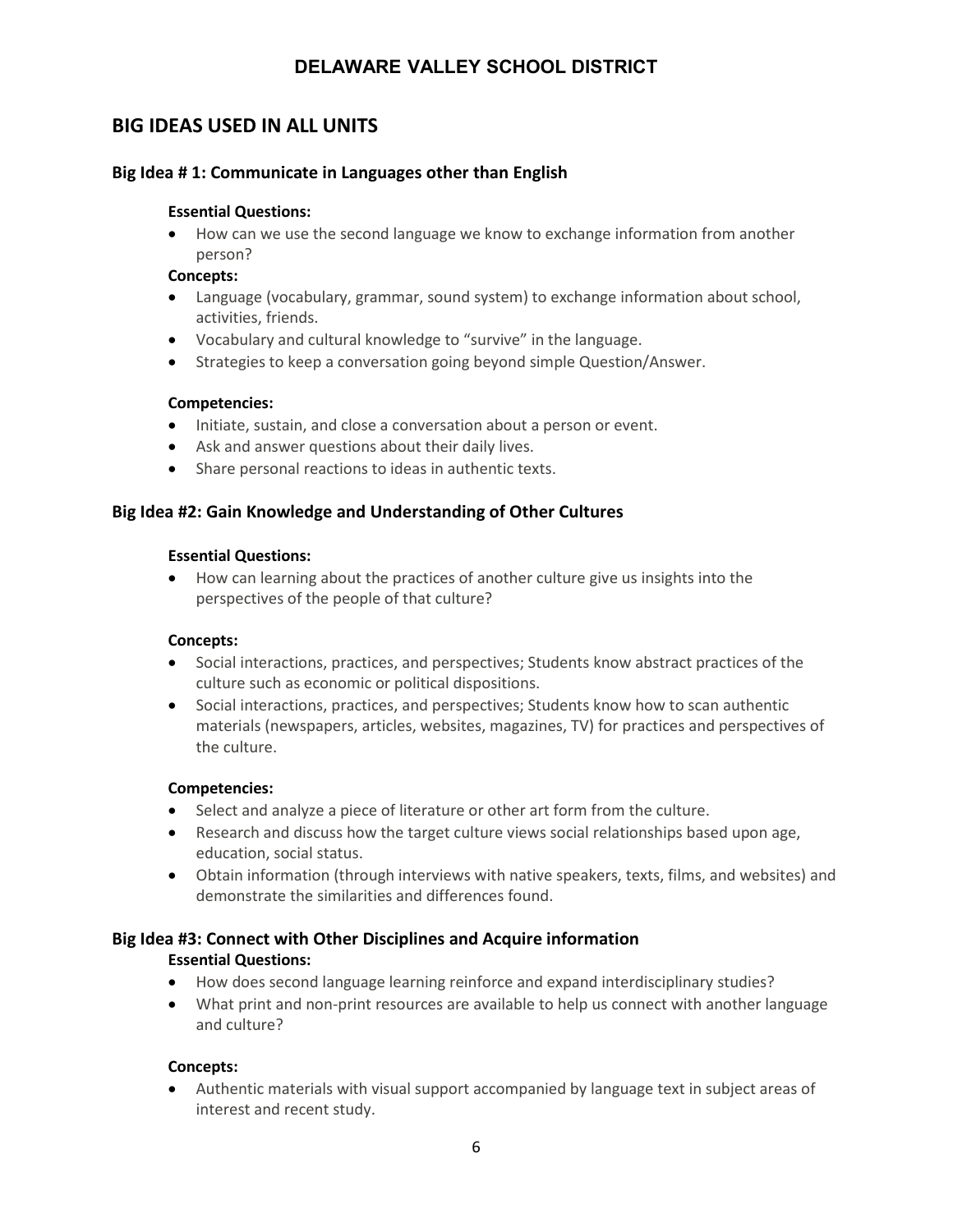#### **Competencies:**

• Authentic materials with visual support accompanied by language text in subject areas of interest and recent study.

#### **Big Idea #4: Develop insight into the Nature of Language and Culture**

#### **Essential Questions:**

- How does comparing and contrasting the target language with our own language help us better understand the structure and vocabulary of English?
- Why does comparing and contrasting cultural practices, products, and perspectives in the target culture help us better understand their own culture?

#### **Concepts:**

- Expanded vocabulary and basic grammatical structures to compare with how they are similar or different from English.
- Cultural topics that deal with society, community norms to compare with one's own.

#### **Competencies:**

- Enhance reading / listening skills in first and second languages by working with strategies such as drawing upon prior knowledge, guessing from context, expanding vocabulary.
- Describe cultural practices, products, perspectives in the target culture and their own to find similarities and differences (ex. Celebrations, religion, art, literature, music, dance, work and leisure philosophy, social and political issues, food traditions).

#### **Big Idea #5: Participate in Multilingual Communities at Home and Around the World**

#### **Essential Questions:**

- Where in the local or world community can we use the second language we are learning?
- How may contact with native speakers in the local or world community enhance our language proficiency?
- How can we use technology to communicate with native speakers anywhere in the world?
- How can we continue to study and enjoy a second language after leaving school?

#### **Concepts:**

- Community events, performances, exhibits that relate to the target culture.
- Careers where language and cultural competence are important.

#### **Competencies:**

- Name local, national, and global opportunities where language skills are used.
- Interview in person or electronically native speakers about school life, social and political issues.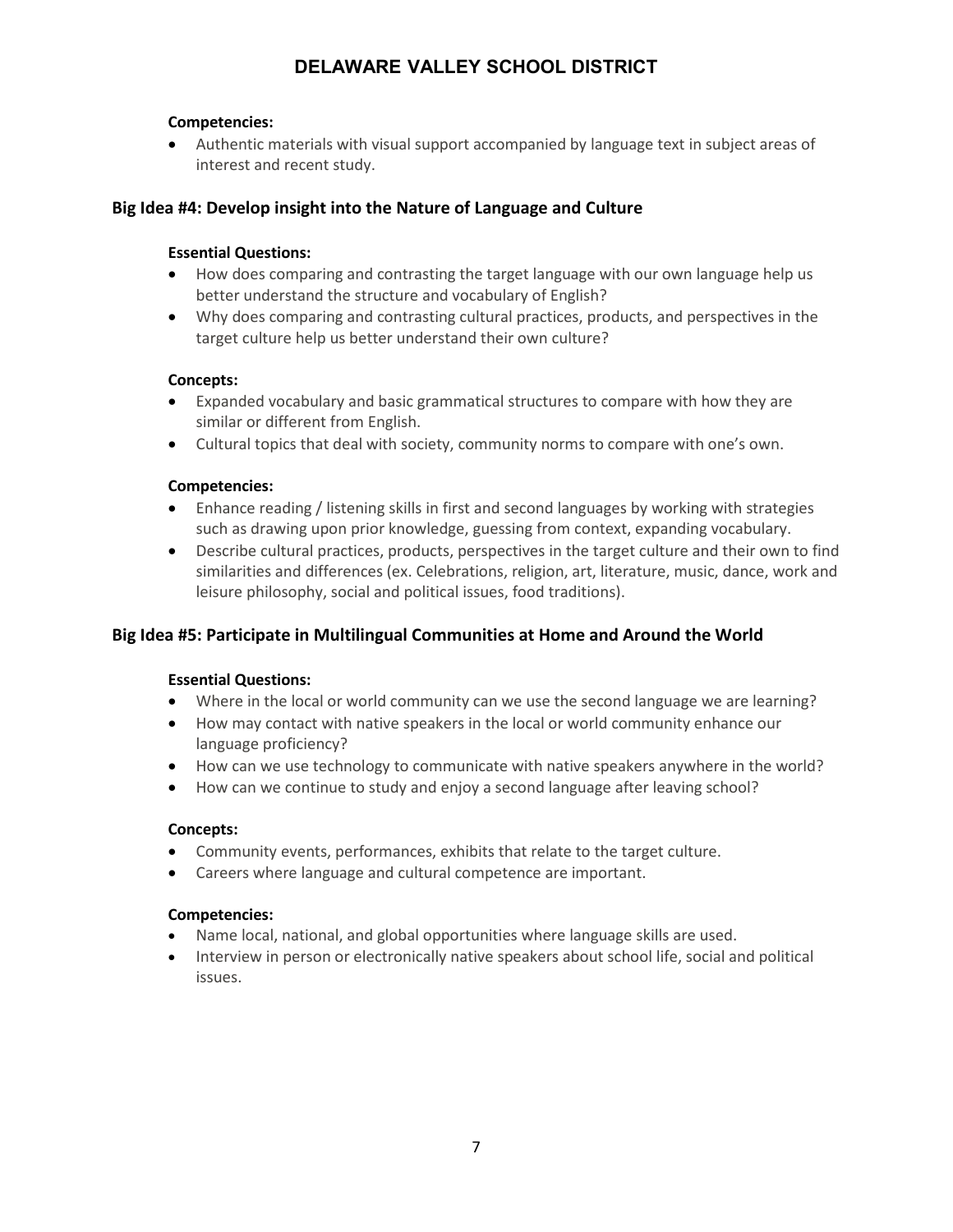# **Textbook and Supplemental Resources:**

¡Avancemos! Level 1 Textbook ISBN #: 978-0-547-87191-2 Textbook Publisher & Year of Publication: Holt McDougal, 2013

### **PRINT AND NON-PRINT RESOURCES**

- **¡Avancemos!** 1 Cuaderno and audio program
- @hometutor

## **SUGGESTED INTERNET SITES:**

- a. [www.classzone.com](http://www.cnnespanol.cnn.com/)
- b. [www.studyspanish.com](http://www.studyspanish.com/)
- c. [www.spanishdict.com](http://www.spanishdict.com/)
- d. [www.conjuguemos.com](http://www.conjuguemos.com/)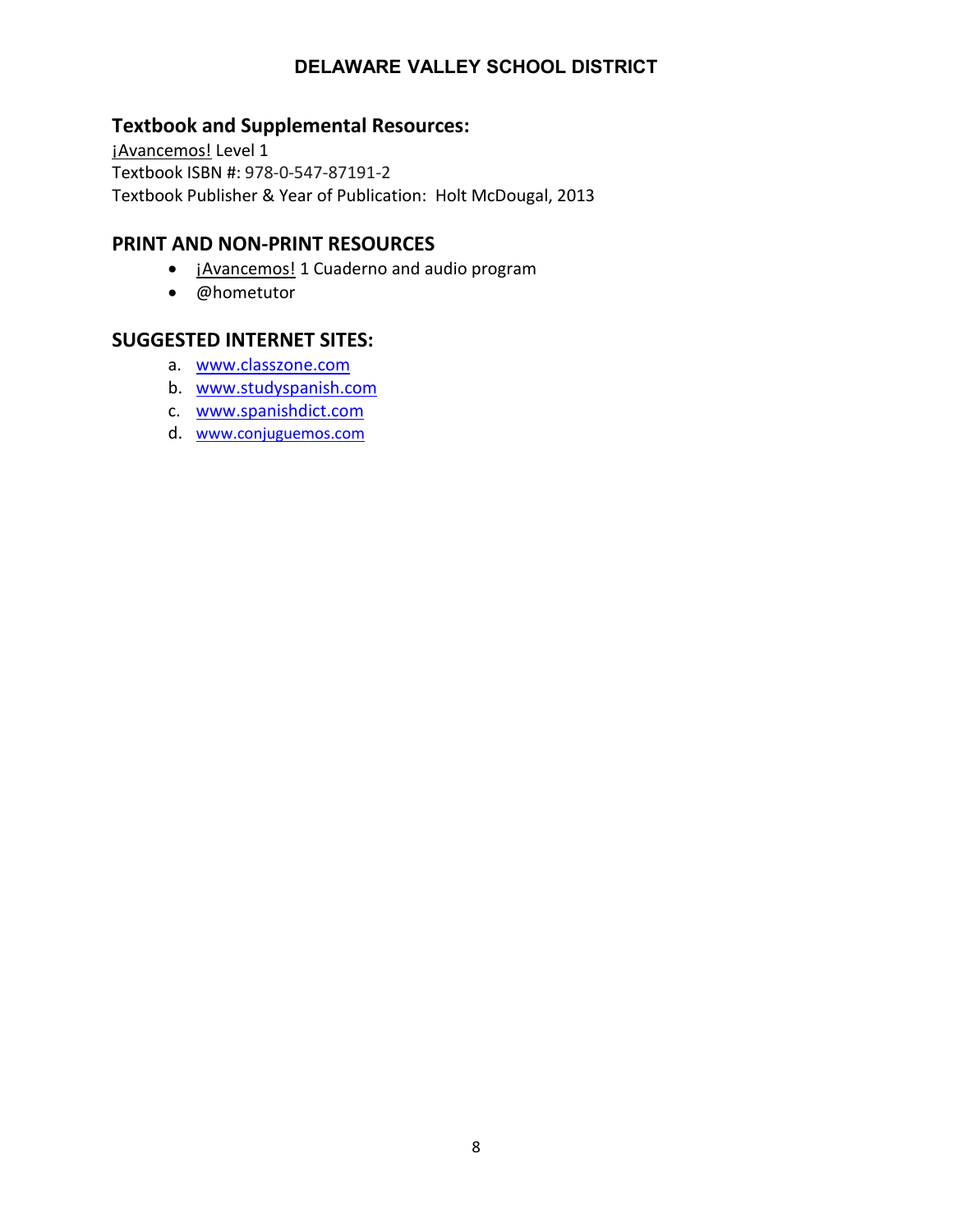# **Curriculum Plan**

#### **Unit:** Preliminary **Time Range in Days:** 15

**Standard(s):** PA Common Core Standards, ACTFL Standards

#### **Standards Addressed:**

PACCS: CC.1.2A; CC.1.2.B; CC.1.2.C; CC.1.2.D; CC1.2.F; CC.1.2.G; CC.1.2.H; CC.1.2.I; CC.1.3.E; CC.1.3.K; CC.1.4.A; CC.1.4.B; CC.1.4.I; CC.1.4.M; CC.1.4.S; CC.1.4.T; CC.1.4.U; CC.1.4. V; CC.1.4.W; CC.1.4.X; CC.1.5.A; CC.1.5.B; CC.1.5.C; CC.1.5.D; CC.1.5.E&G; CC.1.5.F; Downloads/PACore%20ELA%206-12\_March%202014%20(2).pdf

ACTFL: 1.2; 2.1; 2.2; 3.1; 3.2; 4.1; 4.2; **[https://www.actfl.org/sites/default/files/publications/standards/World-](https://www.actfl.org/sites/default/files/publications/standards/World-ReadinessStandardsforLearningLanguages.pdf)[ReadinessStandardsforLearningLanguages.pdf](https://www.actfl.org/sites/default/files/publications/standards/World-ReadinessStandardsforLearningLanguages.pdf)**

**Overview:** Getting to know others and exchanging personal information in the target language provides an opportunity to interact with native-speakers and further one's language abilities and skills.

#### **Objectives:**

- 1. Compare and contrast culturally appropriate ways of greeting one another in the United States and Spanish-speaking countries. (DOK level 3)
- 2. Utilize and apply concepts in order to exchange information needed in order to learn basic information about others. (DOK 1, 2, 3 and 4)
	- Greet people and say goodbye
	- Introduce yourself and others
	- Ask and say how to spell names
	- Say where you are from
	- Exchange phone numbers
	- State and ask ages
- 3. Develop cultural awareness about Hispanic teens in the United States. (DOK Level 4)
- 4. Compare English grammar and Spanish grammar (DOK Level 3)

### **Core Activities and Corresponding Instructional Methods:**

- 1. Integrate academic, content teacher created, and student-driven grammar and vocabulary activities.
- 2. Identify basic use of the verb ser to discuss origin (*jAvancemos! 1* teacher notes, and teacher-made student practice activities).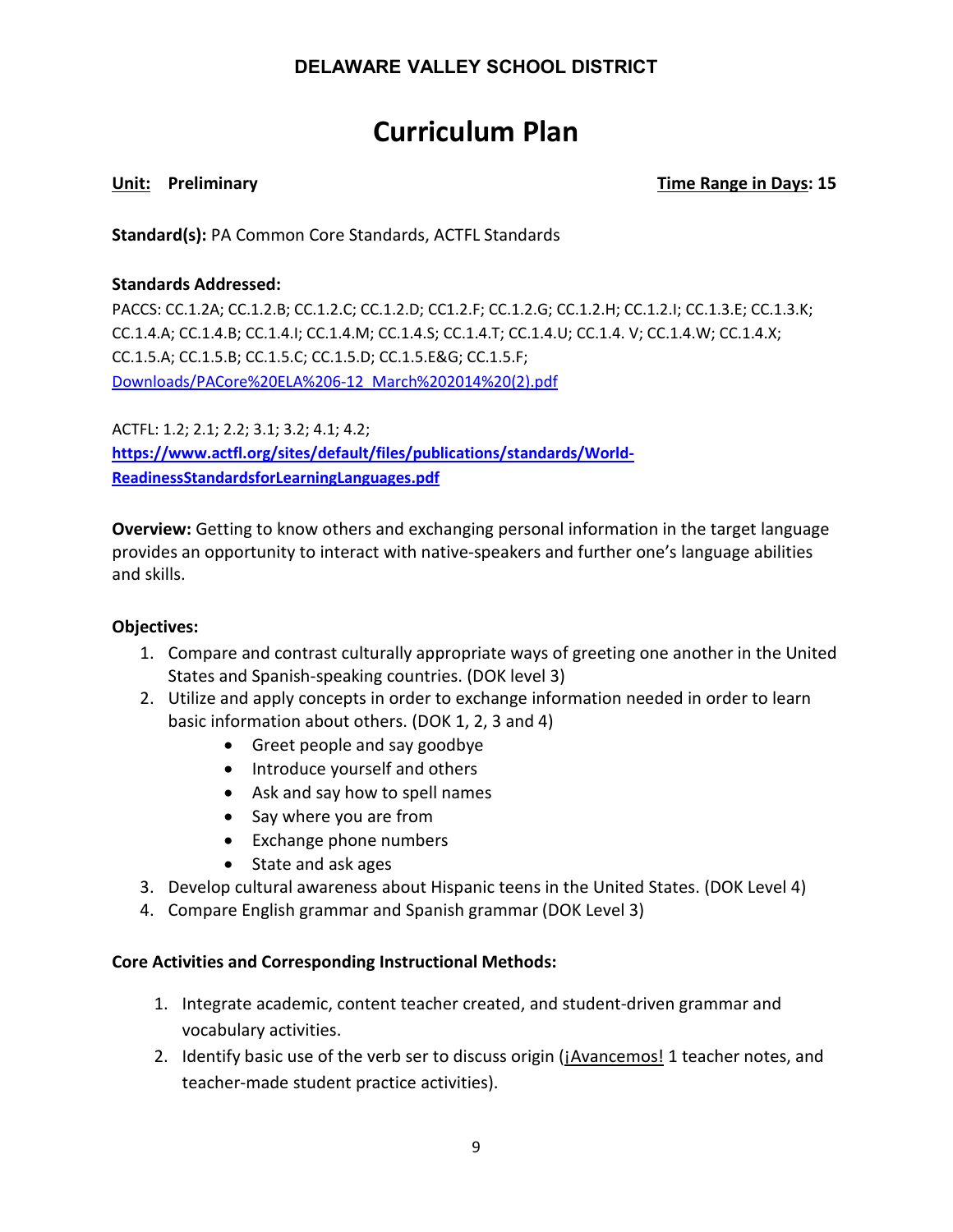- 3. Apply knowledge of numbers and basic understanding of the verb tener to discuss age and personal information (¡Avancemos! 1 teacher notes, and teacher-made student practice activities).
- 4. Analyze selected reading passages (*jAvancemos! 1*).
	- a. Small group/independent reading, collaborative learning
- 5. Thematic vocabulary and complete the activities that follow (*jAvancemos! 1* corresponding workbook activities, and teacher-made student practice activities).
- 6. Apply concepts and vocabulary to compose formal writing assignments.
- 7. Use context clues to comprehend and respond to various listening activities (¡Avancemos! 1).
- 8. Synthesize and use context clues to respond to real-life writing and speaking prompts (jAvancemos! 1).
- 9. Compare and contrast cultures and make observations.

#### **Assessments:**

**Diagnostic:** Oral questions and observations, guiding questions, graphic organizers

**Formative:** Short readings, think/pair/share and group activities, guiding questions, vocabulary and grammar quizzes

**Summative:** Informal writing assignments, formal writing assignment, listening and reading assessments, Interpersonal and Presentational speaking assessments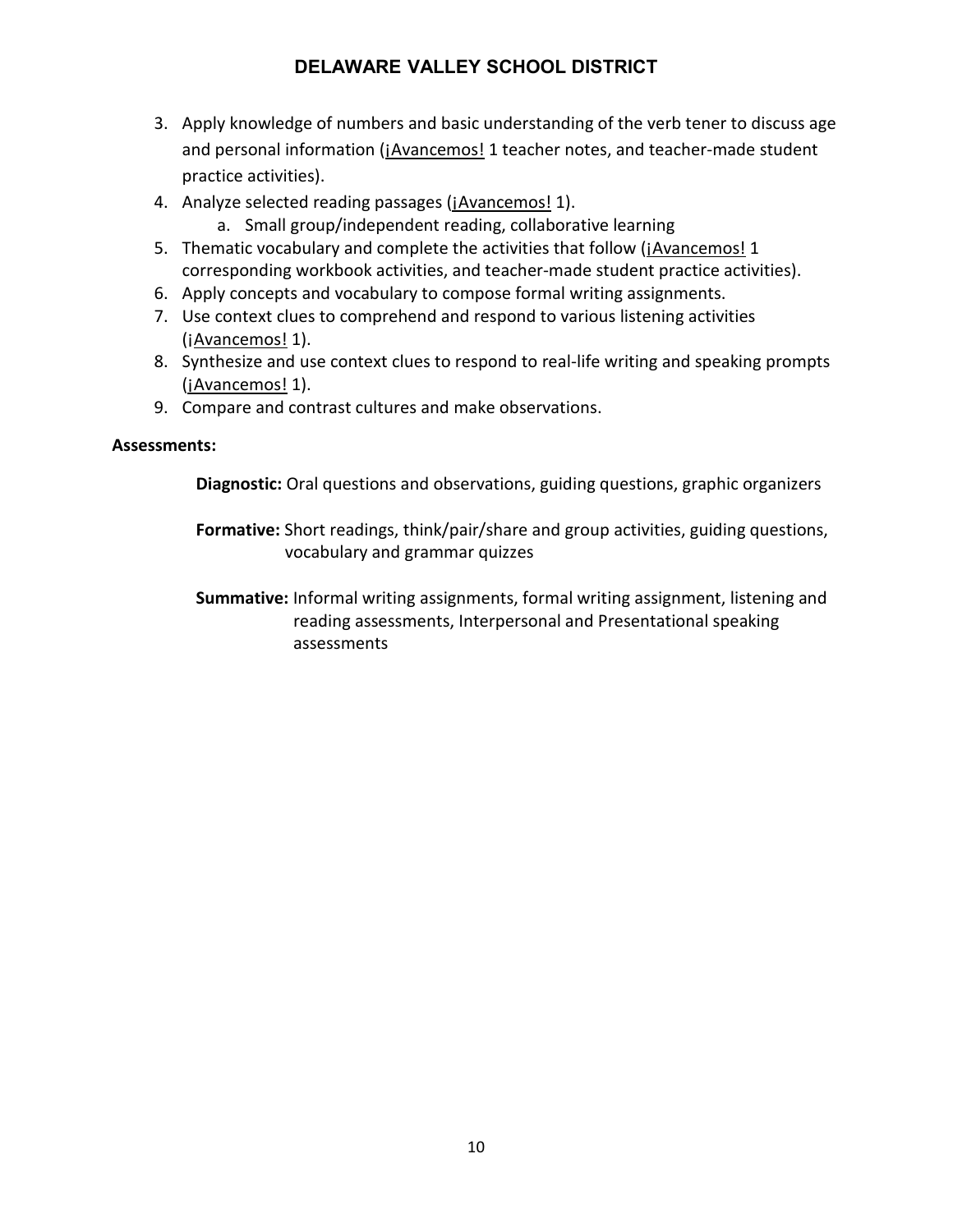#### **Unit: 1** Unit: 1

**Standard(s):** PA Core State Standards, ACTFL Standards

#### **Standards Addressed:**

PACCS: CC.1.2A; CC.1.2.B; CC.1.2.C; CC.1.2.D; CC1.2.F; CC.1.2.G; CC.1.2.H; CC.1.2.I; CC.1.3.E; CC.1.3.K; CC.1.4.A; CC.1.4.B; CC.1.4.I; CC.1.4.M; CC.1.4.S; CC.1.4.T; CC.1.4.U; CC.1.4. V; CC.1.4.W; CC.1.4.X; CC.1.5.A; CC.1.5.B; CC.1.5.C; CC.1.5.D; CC.1.5.E&G; CC.1.5.F; Downloads/PACore%20ELA%206-12\_March%202014%20(2).pdf

ACTFL: 1.2; 2.1; 2.2; 3.1; 3.2; 4.1; 4.2; **[https://www.actfl.org/sites/default/files/publications/standards/World-](https://www.actfl.org/sites/default/files/publications/standards/World-ReadinessStandardsforLearningLanguages.pdf)[ReadinessStandardsforLearningLanguages.pdf](https://www.actfl.org/sites/default/files/publications/standards/World-ReadinessStandardsforLearningLanguages.pdf)**

#### **Overview:**

Students will be able to demonstrate the answers to the following questions:

- How do I talk about my likes and dislikes?
- How do I discuss the likes and dislikes of others?
- How do I state my personal preferences?
- How are my pastimes similar and different to Spanish-speaking teen's?
- How does culture affect pastimes and hobbies?
- How do typical American snacks differ from the Spanish-speaking community?
- How does popular culture of Spanish-speaking countries compare to that of the United States?
- How do I discuss the likes and dislikes of others?
- How do you describe yourself and others?
- How does appearance affect identity?
- What factors contribute to one's identity?

#### **Objectives:**

- 1. Respond to and ask yes/no and either/or questions. (DOK Level 1)
- 2. Ask and answer questions about what I like or dislike. (DOK LEVEL 1)
- 3. State my favorite free-time activities, sports, and food and those I don't like using words, phrases, and memorized expressions. (DOK Level 1)
- 4. Compare and contrast likes and dislikes. (DOK Level 3)
- 5. Discuss and summarize others' likes and dislikes. (DOK Levels 1 and 2)
- 6. Discuss and summarize others' free-time activities. (DOK Levels 1 and 2)
- 7. Recognize the difference between a question and a statement. (DOK Level 1)
- 8. Discuss likes and dislikes of others. (DOK Level 1)
- 9. Discuss themselves and others. (DOK Level 1)
- 10. Analyze how appearance affects identity. (DOK Level 4)
- 11. Analyze factors that contribute to one's identity. (DOK Level 4)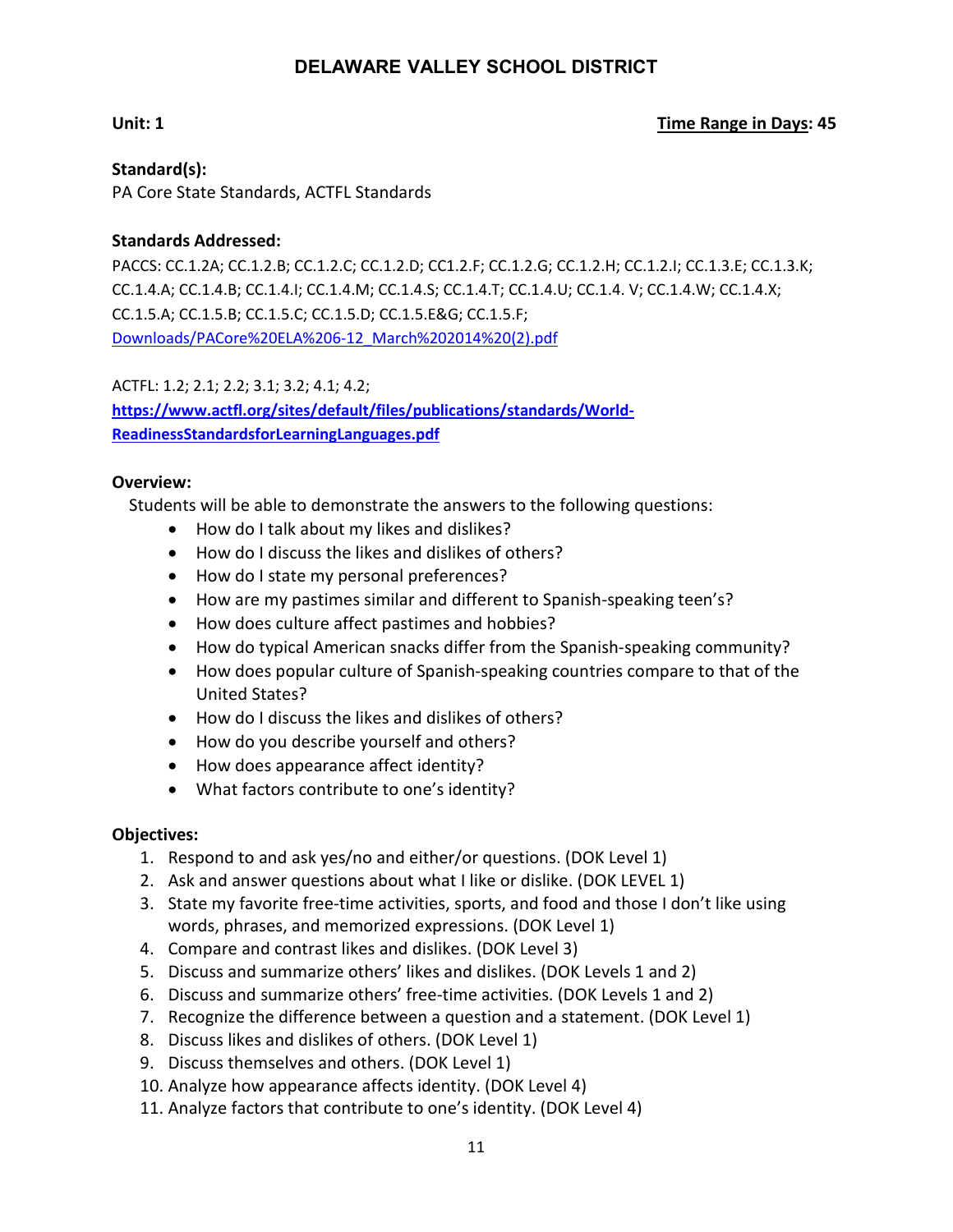- 12. Describe physical and personality traits. (DOK Level 1)
- 13. Identify people and things. (DOK Level 1)
- 14. Identify and describe famous Spanish-speakers. (DOK Level 1)
- 15. Compare and contrast English grammar with Spanish grammar. (DOK level 3)
- 16. Analyze and apply grammatical structures. (DOK Level 4)
- 17. Use context clues to make inferences and draw conclusions. (DOK Level 3)
- 18. Apply concepts to exchange information with others. (DOK Level 4)

# **Core Activities and Corresponding Instructional Methods:**

- 1. Integrate academic, content teacher created, and student-driven grammar and vocabulary activities.
- 2. Identify and apply subject pronouns to conjugate ser in the present tense (*jAvancemos!* 1 37-39) corresponding workbook activities, and teacher-made student practice activities.
- 3. Apply basic knowledge of gustar to discuss pastimes (*jAvancemos! 1, p. 42-44*).
- 4. Identify and apply the use of gustar and other verbs like gustar using teacher notes and teacher-made student practice activities.
- 5. Identify and apply the present tense using teacher notes and teacher-made and student practice activities.
- 6. Connect concept of agreement to distinguish between definite and indefinite articles (¡Avancemos! 1, p. 61-63, teacher notes, teacher-made student practice activities).
- 7. Connect concept of agreement to distinguish between gender and number in descriptions (¡Avancemos! 1, p. 66-68).
- 8. Analyze selected reading passages (¡Avancemos! 1).
	- a. Small group/independent reading, collaborative learning
- 9. Small group/independent reading, collaborative learning.
- 10. Thematic vocabulary and complete the activities that follow (jAvancemos! 1, p. 33-35 and p. 56-58) corresponding workbook activities, and teacher-made student practice activities).
- 11. Apply concepts and vocabulary to compose formal writing assignments.
- 12. Use context clues to comprehend and respond to various listening activities (iAvancemos! 1).
- 13. Synthesize and use context clues to respond to real-life writing and speaking prompts (iAvancemos! 1).
- 14. Compare and contrast cultures and make observations.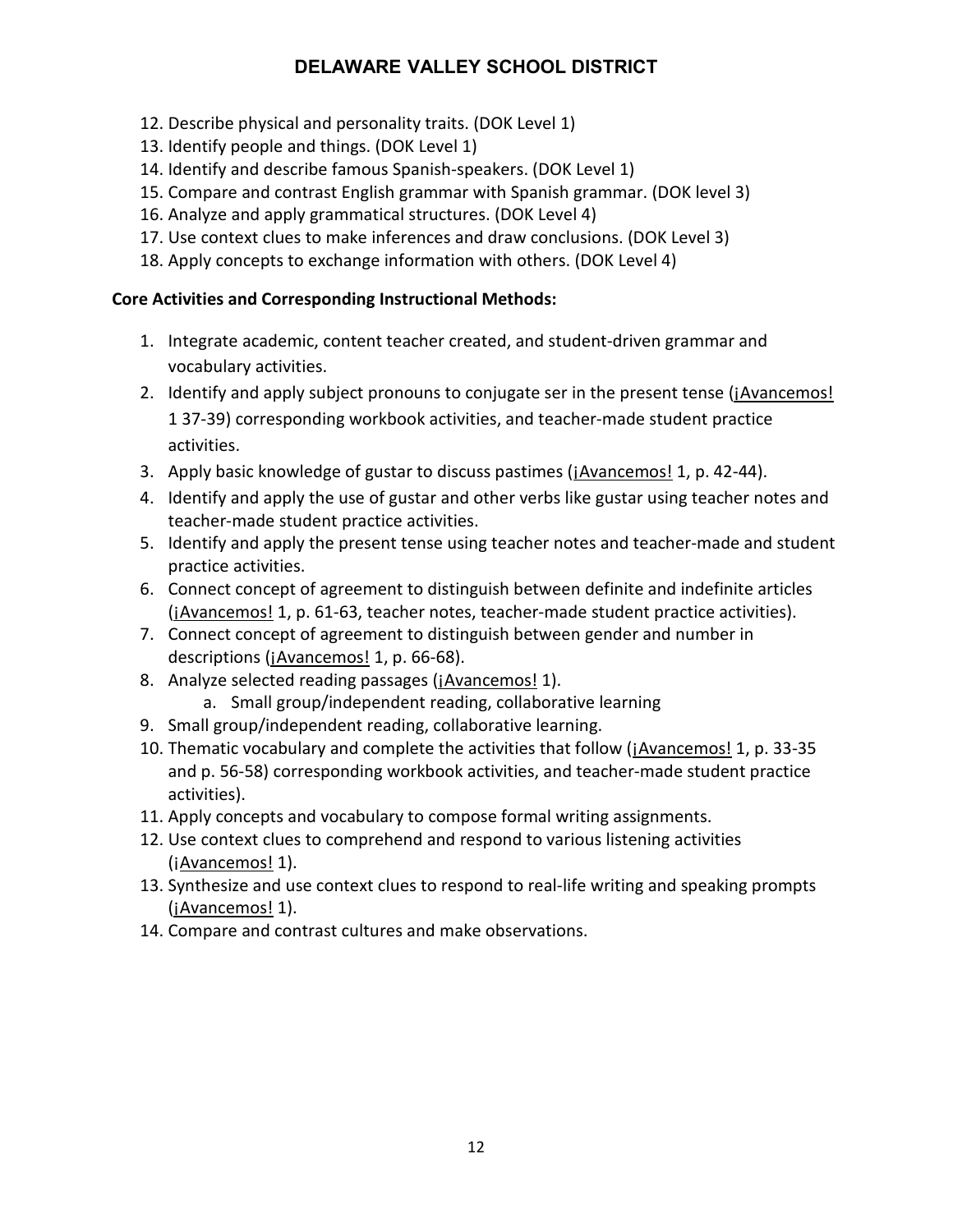#### **Assessments:**

**Diagnostic:** Oral questions and observations, guiding questions, graphic organizers

- **Formative:** Short readings, think/pair/share and group activities, guiding questions, vocabulary and grammar quizzes
- **Summative:** Informal writing assignments, formal writing assignment, listening and reading assessments, Interpersonal and Presentational speaking assessments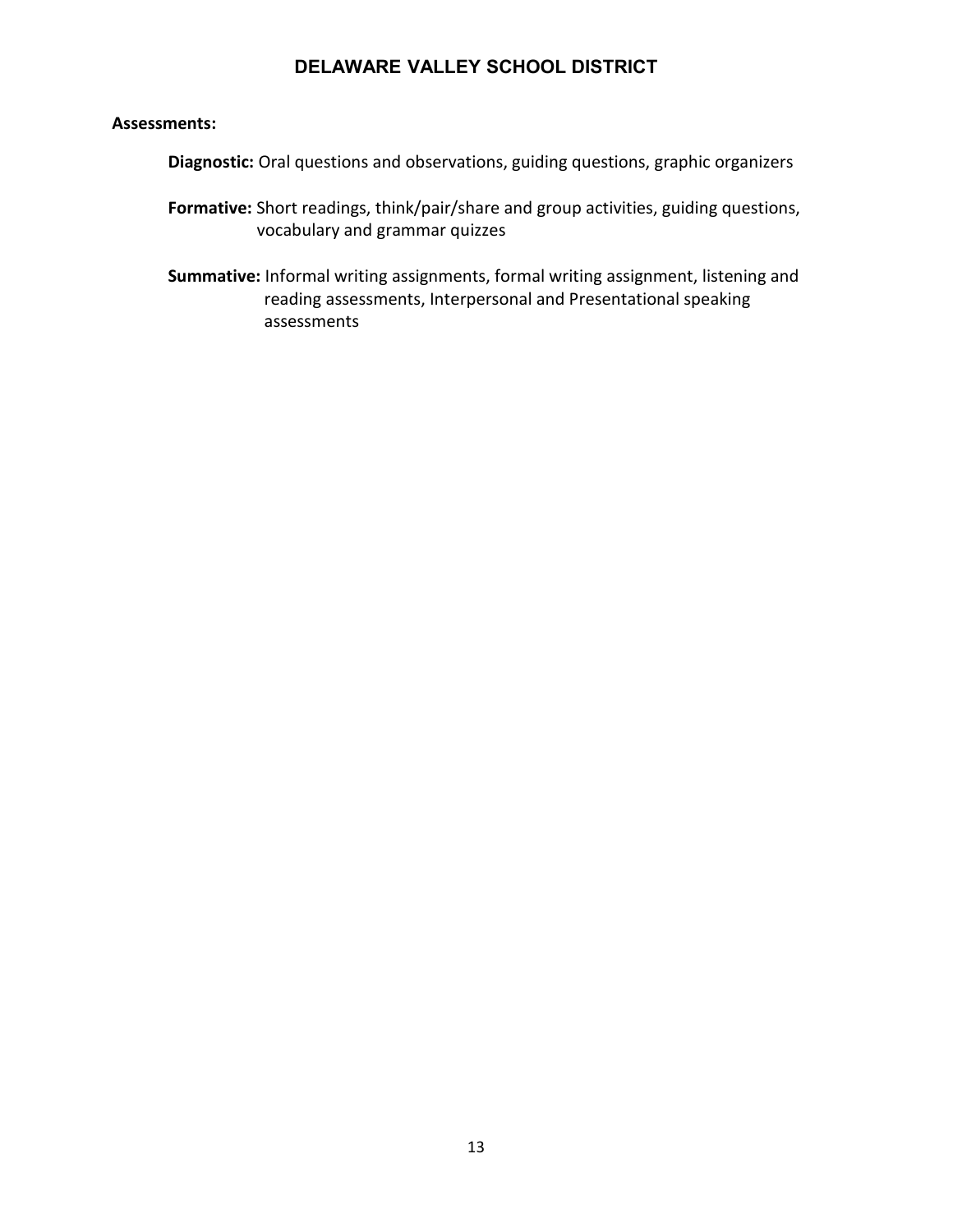#### **Unit: 2 Time Range in Days: 45**

**Standard(s):** PA Core State Standards, ACTFL Standards

#### **Standards Addressed:**

PACCS: CC.1.2A; CC.1.2.B; CC.1.2.C; CC.1.2.D; CC1.2.F; CC.1.2.G; CC.1.2.H; CC.1.2.I; CC.1.3.E; CC.1.3.K; CC.1.4.A; CC.1.4.B; CC.1.4.I; CC.1.4.M; CC.1.4.S; CC.1.4.T; CC.1.4.U; CC.1.4. V; CC.1.4.W; CC.1.4.X; CC.1.5.A; CC.1.5.B; CC.1.5.C; CC.1.5.D; CC.1.5.E&G; CC.1.5.F; Downloads/PACore%20ELA%206-12\_March%202014%20(2).pdf

ACTFL: 1.2; 2.1; 2.2; 3.1; 3.2; 4.1; 4.2; **[https://www.actfl.org/sites/default/files/publications/standards/World-](https://www.actfl.org/sites/default/files/publications/standards/World-ReadinessStandardsforLearningLanguages.pdf)[ReadinessStandardsforLearningLanguages.pdf](https://www.actfl.org/sites/default/files/publications/standards/World-ReadinessStandardsforLearningLanguages.pdf)**

#### **Overview:**

Students will be able to demonstrate the answers to the following questions:

- What classes do students in target cultures have?
- What are student and school schedules like in the target cultures?
- What must you and other students do to succeed in their classes?
- What are classes like in target cultures?
- How do you and other students feel about school and classes?
- How do you and other students feel while in specific situations within the school setting?
- Where are some places in your school located?
- What items are generally needed when starting the school year?

### **Objectives:**

- 1. Compare and contrast school customs in Spanish-speaking countries and the United States. (DOK level 3)
- 2. Utilize and apply concepts to exchange information needed in order to discuss a typical school day. (DOK 1, 2, 3 and 4)
	- a. Talk about daily schedules
	- b. Ask and tell time
	- c. Say what you have and have to do
	- d. Say what you do and how often you do things
- 3. Develop cultural awareness about Hispanic teens in the United States. (DOK Level 4)
- 4. Compare English grammar and Spanish grammar. (DOK Level 3)
- 5. Compare and contrast English grammar with Spanish grammar. (DOK level 3)
- 6. Analyze and apply grammatical structures. (DOK Level 4)
- 7. Use context clues to make inferences and draw conclusions. (DOK Level 3)
- 8. Apply concepts to exchange information with others. (DOK Level 4)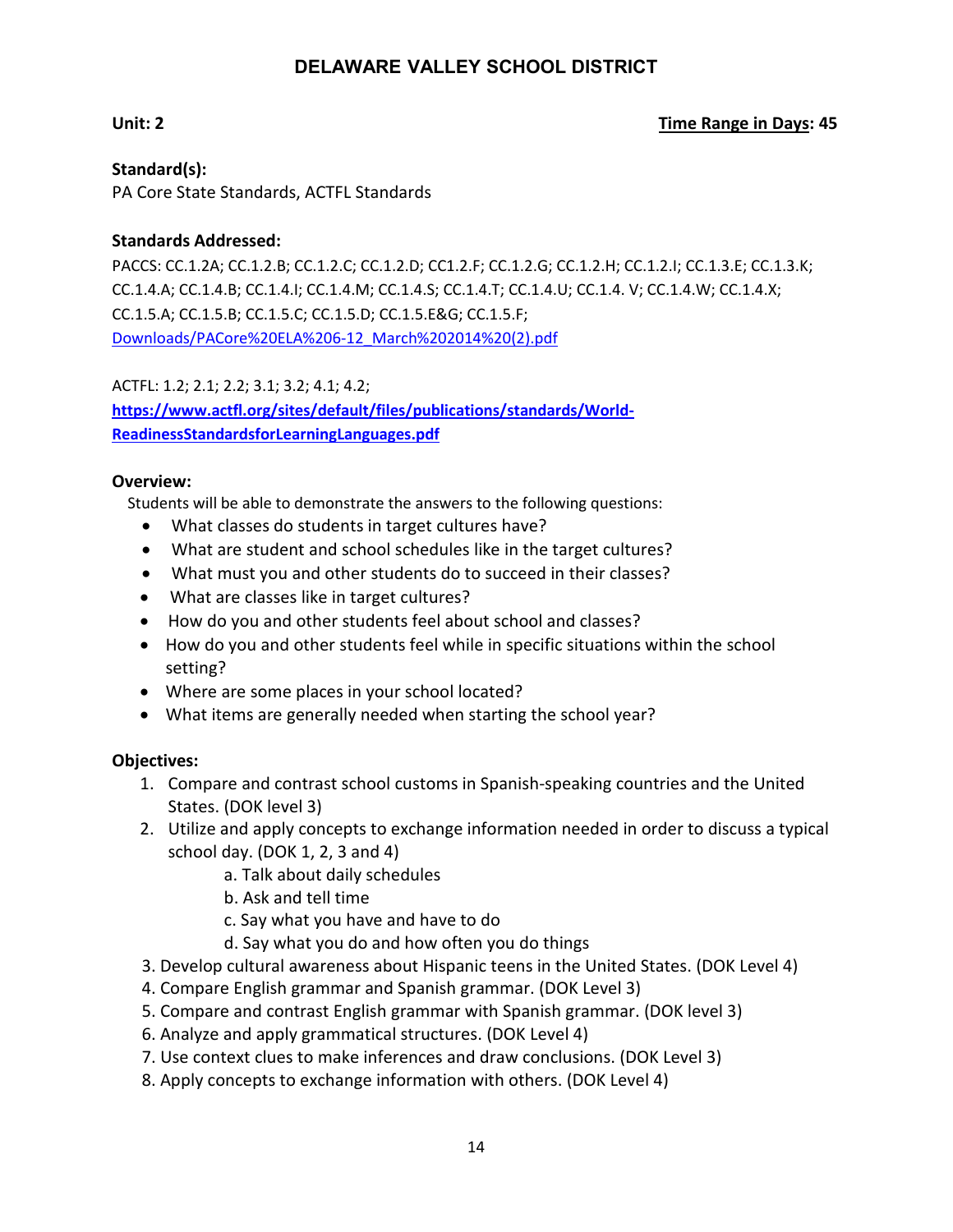- 9. Compare and contrast school customs in Spanish-speaking countries and the United States. (DOK level 3)
- 10. Utilize and apply concepts to exchange information needed in order to discuss schools and classroom settings. (DOK 1, 2, 3 and 4)
	- a. Items needed at the beginning of the school year
	- b. How students feel while in the school setting
	- c. Where places are located within schools
	- d. Describe schools

### **Core Activities and Corresponding Instructional Methods:**

- 1. Integrate academic, content teacher created, and student-driven grammar and vocabulary activities.
- 2. Recall, recognize, and construct phrases using the verb ser to discuss time (*jAvancemos!* 1, p. 90)
- 3. Identify and utilize numbers 1-100 to tell time in the target language. (*jAvancemos! 1, p.* 90)
- 4. Identify and distinguish between expressions of frequency to discuss daily activities.  $(iAvancemos! 1, p. 93)$
- 5. Identify patterns in the conjugations of the verb tener. (¡Avancemos! 1, p. 91-93)
- 6. Distinguish between use of tener vs. tener que to discuss what one has or has to do (¡Avancemos! 1 p. 91-93)
- 7. Identify and interpret the regular present tense conjugation of AR verbs. (¡Avancemos! 1, p. 96-98)
- 8. Recall, recognize, and construct phrases using the verb estar to discuss locations and emotions. (¡Avancemos! 1, p. 115-117)
- 9. Use the irregular present tense conjugations of the verb IR to tell where one must go. (¡Avancemos! 1, p. 120-122
- 10. Analyze selected reading passages. (¡Avancemos! 1, Unit 2).
	- a. Small group/independent reading, collaborative learning
- 11. Thematic vocabulary and complete the activities that follow. (¡Avancemos! 1, p.86-88 and p. 110-112, corresponding workbook activities, and teacher-made student practice activities).
- 12. Apply concepts and vocabulary to create formal writing assignments.
- 13. Use context clues to comprehend and respond to various listening activities (iAvancemos! 1).
- 14. Synthesize and use context clues to respond to real-life writing and speaking prompts. (¡Avancemos! 1)
- 15. Compare and contrast cultures and make observations.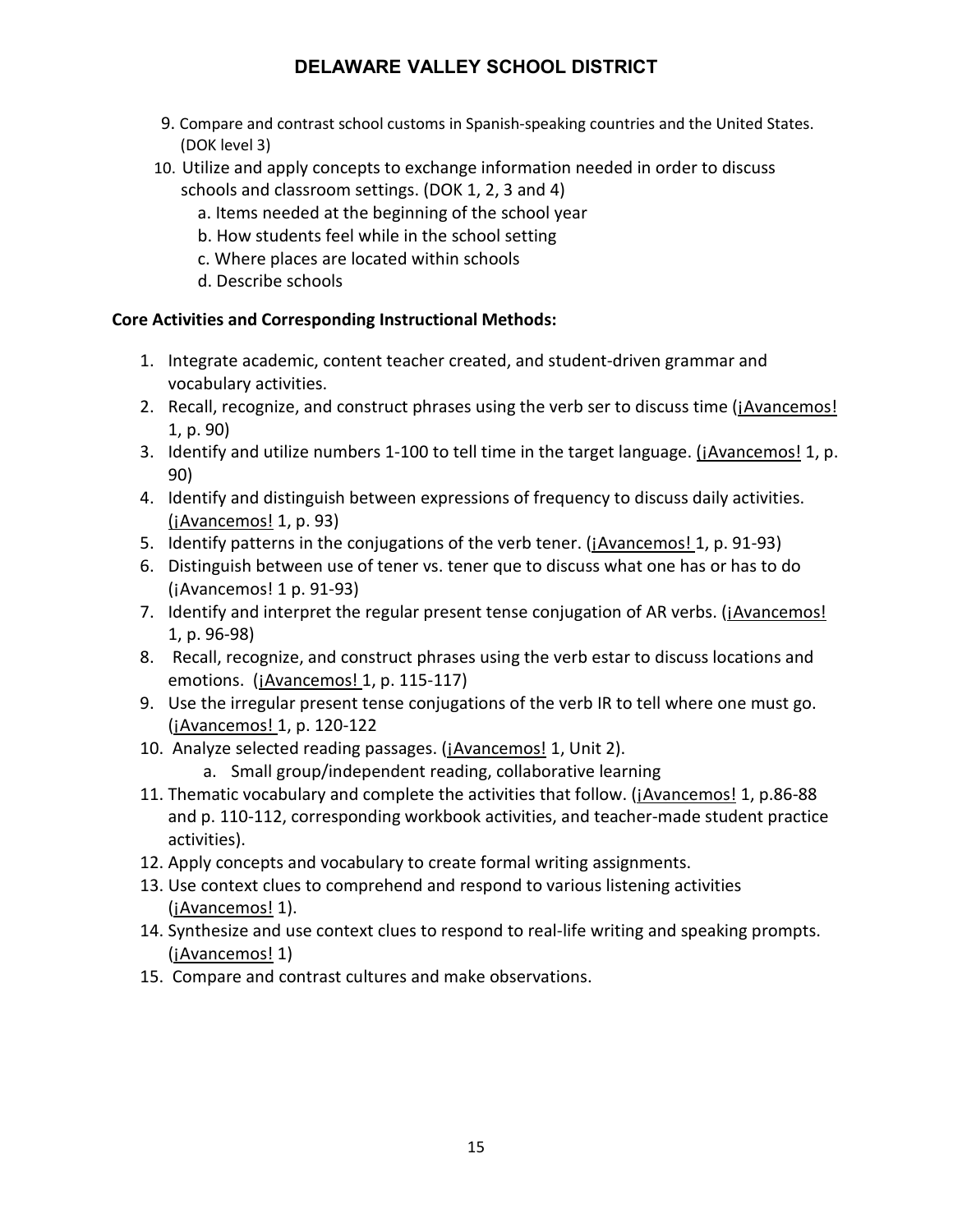#### **Assessments:**

**Diagnostic:** Oral questions and observations, guiding questions, graphic organizers

- **Formative:** Short readings, think/pair/share and group activities, guiding questions, vocabulary and grammar quizzes
- **Summative:** Informal writing assignments, formal writing assignment, listening and reading assessments, Interpersonal and Presentational speaking assessments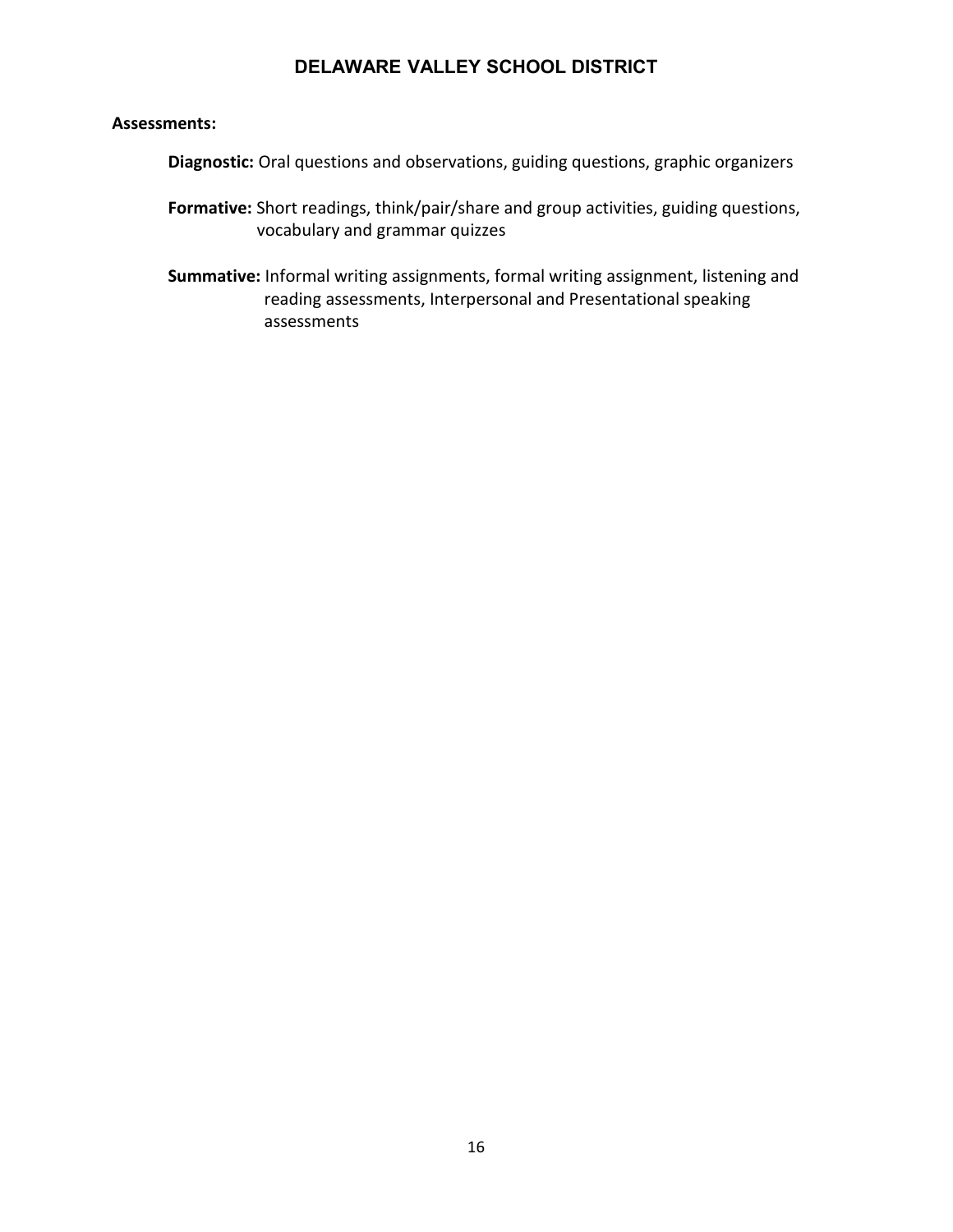#### **Unit: 3 Time Range in Days: 45**

**Standard(s):** PA Core State Standards, ACTFL Standards

#### **Standards Addressed:**

PACCS: CC.1.2A; CC.1.2.B; CC.1.2.C; CC.1.2.D; CC1.2.F; CC.1.2.G; CC.1.2.H; CC.1.2.I; CC.1.3.E; CC.1.3.K; CC.1.4.A; CC.1.4.B; CC.1.4.I; CC.1.4.M; CC.1.4.S; CC.1.4.T; CC.1.4.U; CC.1.4. V; CC.1.4.W; CC.1.4.X; CC.1.5.A; CC.1.5.B; CC.1.5.C; CC.1.5.D; CC.1.5.E&G; CC.1.5.F; Downloads/PACore%20ELA%206-12\_March%202014%20(2).pdf

ACTFL: 1.2; 2.1; 2.2; 3.1; 3.2; 4.1; 4.2; **[https://www.actfl.org/sites/default/files/publications/standards/World-](https://www.actfl.org/sites/default/files/publications/standards/World-ReadinessStandardsforLearningLanguages.pdf)[ReadinessStandardsforLearningLanguages.pdf](https://www.actfl.org/sites/default/files/publications/standards/World-ReadinessStandardsforLearningLanguages.pdf)**

#### **Overview:**

Students will be able to demonstrate the answers to the following questions:

- How does food define culture?
- How do I exchange information about meals in Spanish?
- How do I express opinions about food and drink?
- How does economy, culture and geography affect food?
- Who is in my family?
- How do I describe my family?
- How is my family different/similar to a target culture's family?
- How does my family celebrate different celebrations compared to target culture families?

#### **Objectives:**

- 1. List and Identify food and drink preferences. (DOK Level 1)
- 2. Identify some target culture traditional or typical foods. (DOK Level 1)
- 3. Utilize and apply concepts to exchange information needed in order to discuss food preferences and menu items. (DOK Levels 1, 2, 3 and 4)
	- a. Typical menu items
	- b. Mealtimes
	- c. Food preferences and why
- 4. Compare and contrast meals and mealtimes between target culture and student's own. (DOK Level 3)
- 5. Compare English grammar and Spanish grammar. (DOK Level 3)
- 6. Utilize and apply concepts to exchange information needed in order to discuss family. (DOK Levels 1, 2, 3 and 4)
	- a. Identify family members and relationships.
	- b. Ask and talk about family members and characteristics.
	- c. Give basic biographical information about family members.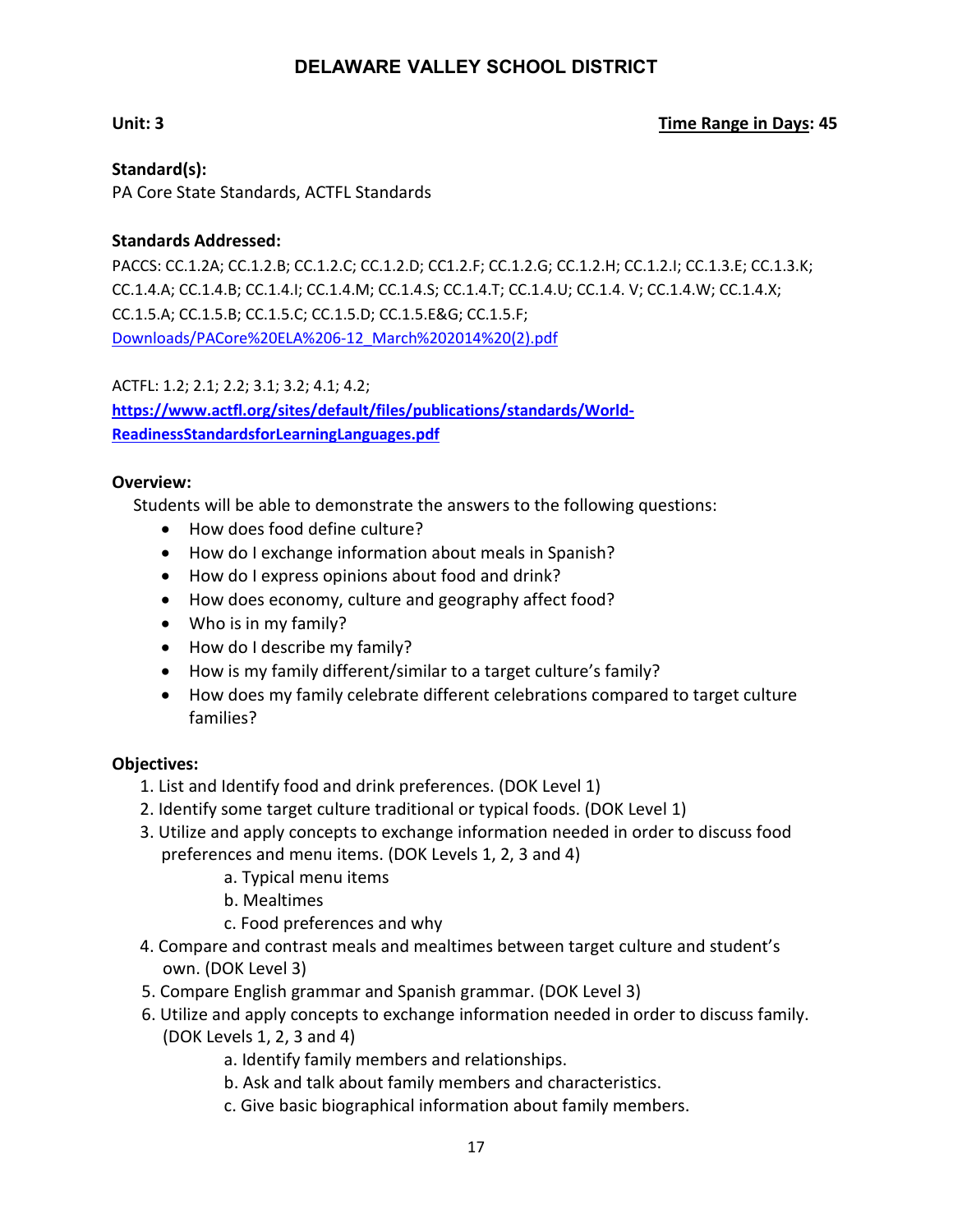- d. Discuss family members, ages, birthdates, likes and dislikes.
- e. Make comparisons between families and family members.
- f. Recognize dates.
- 7. Compare and contrast family structures between target culture and student's own. (DOK Level 3)
- 8. Analyze and apply grammatical structures. (DOK Level 4)
- 9. Use context clues to make inferences and draw conclusions. (DOK Level 3)
- 10. Apply concepts to exchange information with others. (DOK Level 4)

#### **Core Activities and Corresponding Instructional Methods:**

- 1. Integrate academic, content teacher created, and student-driven grammar and vocabulary activities.
- 2. Recall, recognize, and construct phrases using regular AR conjugations to use gustar with nouns (¡Avancemos! 1 p. 145-147).
- 3. Recall regular present tense conjugations to identify patterns of er and ir verbs to construct phrases (¡Avancemos! 1 p. 150-152).
- 4. Recall, recognize, and construct phrases using dates and numbers to discuss age (¡Avancemos! 1 p. 164-166).
- 5. Identify and use in context possessive adjectives and DE to discuss possession and family relationships (¡Avancemos! 1 p. 169-171).
- 6. Recall adjectives and the verb ser to utilize comparative phrases (jAvancemos! 1 p. 174-176).
- 7. Analyze selected reading passages. (¡Avancemos! 1, Unit 3).
	- a. Small group/independent reading, collaborative learning
- 8. Thematic vocabulary and complete the activities that follow. (¡Avancemos! 1 p.140-142 and p. 164-166, corresponding workbook activities, and teacher-made student practice activities).
- 9. Apply concepts and vocabulary to create formal writing assignments.
- 10. Use context clues to comprehend and respond to various listening activities. (¡Avancemos! 1).
- 11. Synthesize and use context clues to respond to real-life writing and speaking prompts (¡Avancemos! 1).
- 12. Compare and contrast cultures and make observations.

#### **Assessments:**

**Diagnostic:** Oral questions and observations, guiding questions, graphic organizers

**Formative:** Short readings, think/pair/share and group activities, guiding questions, vocabulary and grammar quizzes

**Summative:** Informal writing assignments, formal writing assignment, listening and reading assessments, Interpersonal and Presentational speaking assessments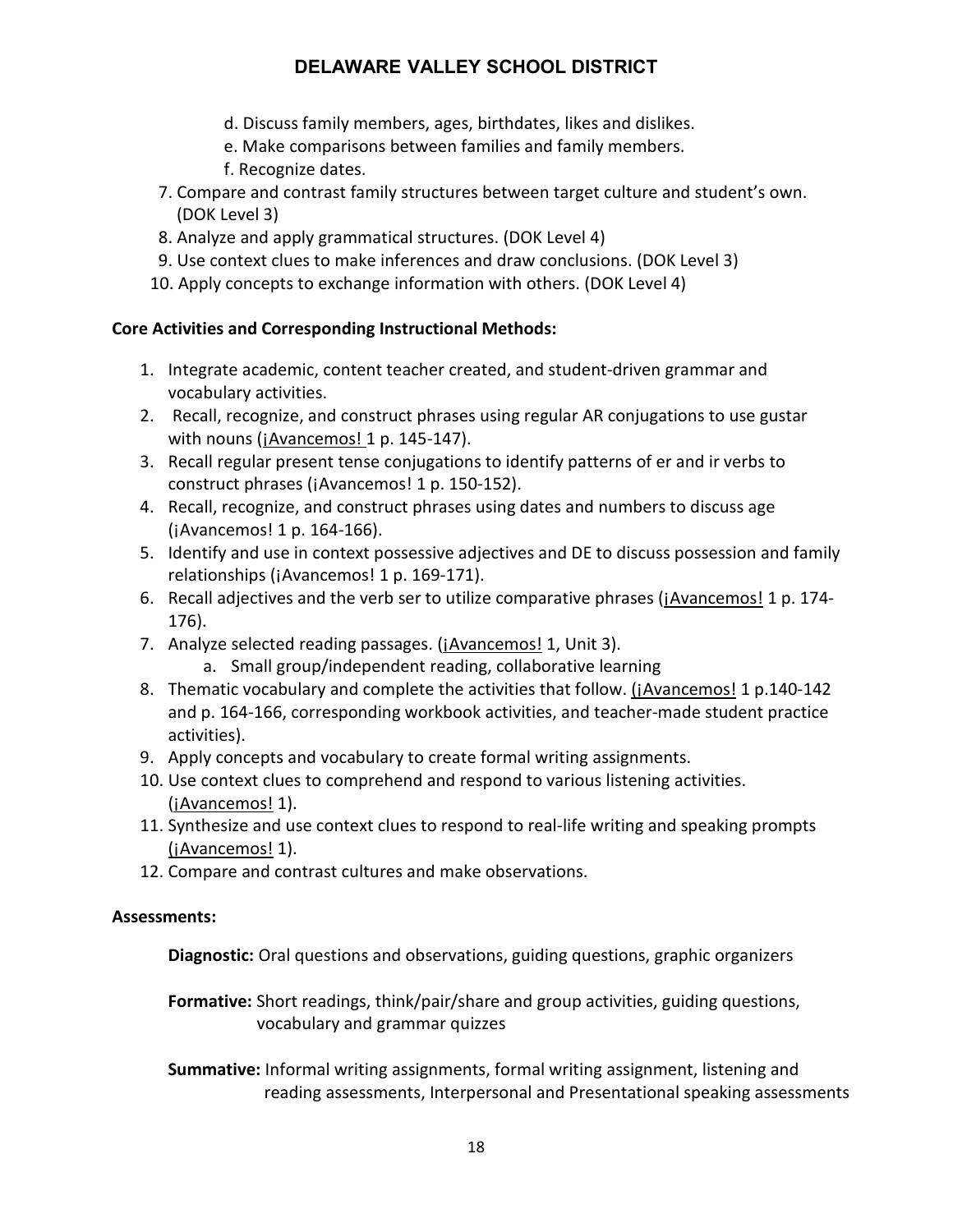#### **Unit: 4 Time Range in Days: 30**

**Standard(s):** PA Core State Standards, ACTFL Standards

#### **Standards Addressed:**

PACCS: CC.1.2A; CC.1.2.B; CC.1.2.C; CC.1.2.D; CC1.2.F; CC.1.2.G; CC.1.2.H; CC.1.2.I; CC.1.3.E; CC.1.3.K; CC.1.4.A; CC.1.4.B; CC.1.4.I; CC.1.4.M; CC.1.4.S; CC.1.4.T; CC.1.4.U; CC.1.4. V; CC.1.4.W; CC.1.4.X; CC.1.5.A; CC.1.5.B; CC.1.5.C; CC.1.5.D; CC.1.5.E&G; CC.1.5.F; Downloads/PACore%20ELA%206-12\_March%202014%20(2).pdf

ACTFL: 1.2; 2.1; 2.2; 3.1; 3.2; 4.1; 4.2; **[https://www.actfl.org/sites/default/files/publications/standards/World-](https://www.actfl.org/sites/default/files/publications/standards/World-ReadinessStandardsforLearningLanguages.pdf)[ReadinessStandardsforLearningLanguages.pdf](https://www.actfl.org/sites/default/files/publications/standards/World-ReadinessStandardsforLearningLanguages.pdf)**

#### **Objectives:**

Students will be able to:

- 1. Utilize and apply concepts to exchange information needed in order to discuss clothing, weather, and shopping. (DOK Levels 1, 2, 3 and 4)
	- a. Identify clothing.
	- b. Describe clothing.
	- c. Explain why you would make a clothing choice based on geography and weather.
	- d. Recognize and respond to questions about weather, clothing, and shopping.
	- e. Discuss shopping options in Spanish-speaking countries.
	- f. Recognize and respond to prices.
- 2. Compare and contrast clothing choices between your own and a target culture. (DOK Level 3)
- 3. Compare English grammar and Spanish grammar. (DOK Level 3)
- 4. Analyze and apply grammatical structures. (DOK Level 4)
- 5. Use context clues to make inferences and draw conclusions. (DOK Level 3)

#### **Core Activities and Corresponding Instructional Methods:**

- 1. Integrate academic, content teacher created, and student-driven grammar and vocabulary activities.
- 2. Recall, recognize, and construct phrases using the verb tener to use selected expressions (¡Avancemos! 1 p. 198).
- 3. Recall, recognize, and construct phrases using regular er verb conjugations to use the verb ver in context (¡Avancemos! 1 p. 220).
- 4. Recall, recognize, and construct phrases using adjectives to describe clothing, clothing preferences, and places in a town (¡Avancemos! Unit 4)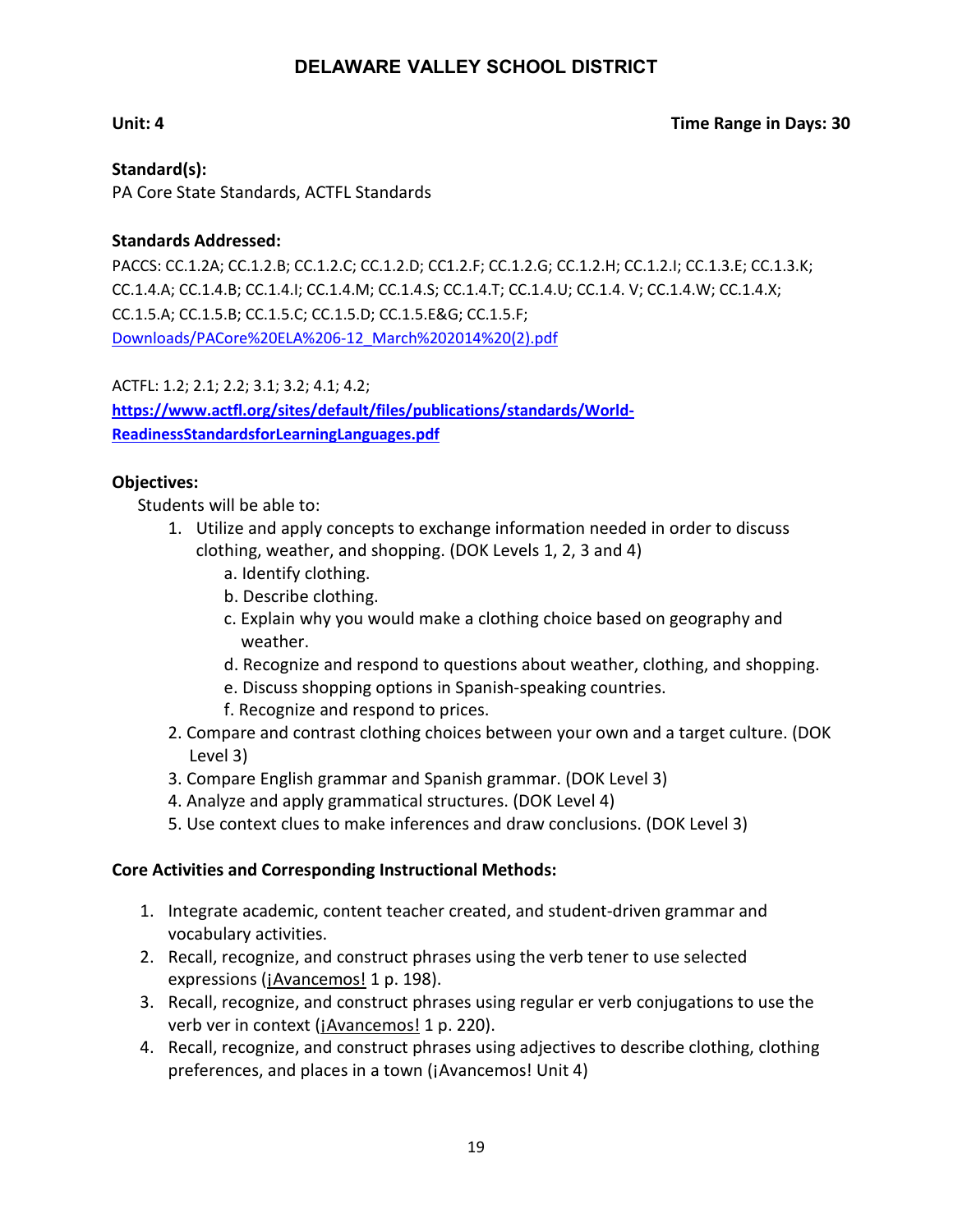- 5. Identify seasons and recall weather expressions and to construct phrases and sentences with the target vocabulary (*jAvancemos! 1 Unit 4*)
- 6. Recall, recognize, and utilize the verb ir in expressions using  $ir + a +$  infinitive (¡Avancemos! 1, p. 222).
- 7. Recall regular present tense conjugations to identify patterns of  $e ie$ ,  $o ue$ , and  $e i$ stem changing verbs (¡Avancemos! 1 p. 199-201 and p. 223-229).
- 8. Recall, recognize, and construct phrases using dates and numbers to discuss prices and shopping (¡Avancemos! 1 Unit 4 Lesson 1).
- 9. Identify and use direct object pronouns in context (¡Avancemos! 1, p. 204-206)
- 10. Analyze selected reading passages (jAvancemos! 1, Unit 4).
	- a. Small group/independent reading, collaborative learning
- 11. Thematic vocabulary and complete the activities that follow (*Avancemos!* 1, p.194-196 and p. 218-220, corresponding workbook activities, and teacher-made student practice activities).
- 12. Apply concepts and vocabulary to create formal writing assignments.
- 13. Use context clues to comprehend and respond to various listening activities (¡Avancemos! 1).
- 14. Synthesize and use context clues to respond to real-life writing and speaking prompts (¡Avancemos! 1).
- 15. Compare and contrast cultures and make observations.

### **Assessments:**

**Diagnostic:** Oral questions and observations, guiding questions, graphic organizers

- **Formative:** Short readings, think/pair/share and group activities, guiding questions, vocabulary and grammar quizzes
- **Summative:** Informal writing assignments, formal writing assignment, listening and reading assessments, Interpersonal and Presentational speaking assessments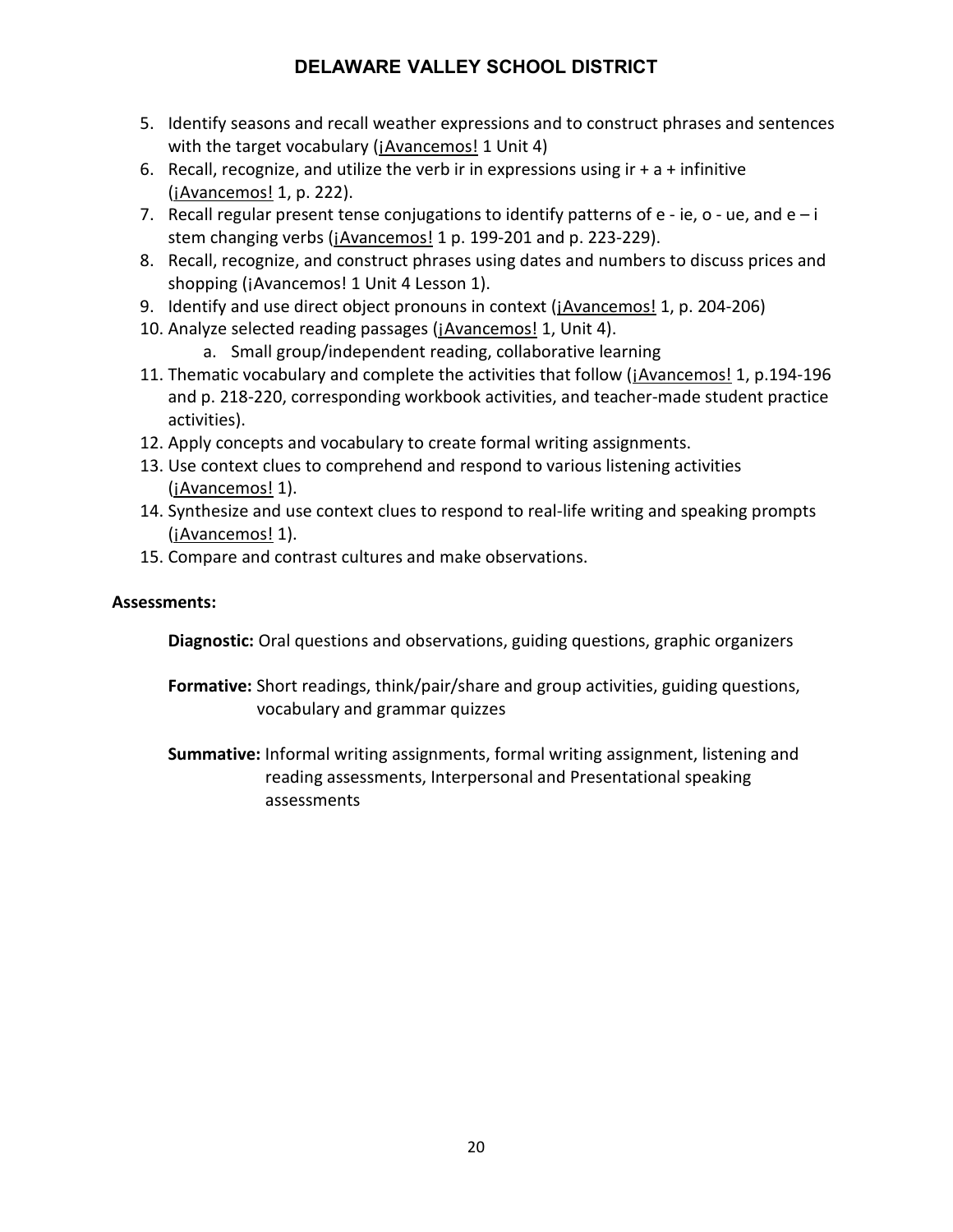#### **Unit: 5 Time Range in Days: Supplemental**

**Standard(s):** PA Core State Standards, ACTFL Standards

#### **Standards Addressed:**

PACCS: CC.1.2A; CC.1.2.B; CC.1.2.C; CC.1.2.D; CC1.2.F; CC.1.2.G; CC.1.2.H; CC.1.2.I; CC.1.3.E; CC.1.3.K; CC.1.4.A; CC.1.4.B; CC.1.4.I; CC.1.4.M; CC.1.4.S; CC.1.4.T; CC.1.4.U; CC.1.4. V; CC.1.4.W; CC.1.4.X; CC.1.5.A; CC.1.5.B; CC.1.5.C; CC.1.5.D; CC.1.5.E&G; CC.1.5.F; Downloads/PACore%20ELA%206-12\_March%202014%20(2).pdf

ACTFL: 1.2; 2.1; 2.2; 3.1; 3.2; 4.1; 4.2; **[https://www.actfl.org/sites/default/files/publications/standards/World-](https://www.actfl.org/sites/default/files/publications/standards/World-ReadinessStandardsforLearningLanguages.pdf)[ReadinessStandardsforLearningLanguages.pdf](https://www.actfl.org/sites/default/files/publications/standards/World-ReadinessStandardsforLearningLanguages.pdf)**

#### **Overview:**

Students will be able to demonstrate the answers to the following questions:

- How do I give and take commands in Spanish?
- How do I discuss home life and household responsibilities in Spanish?
- How does economy, culture and geography affect home life?
- How do I order things and events in the target language?
- How do I describe my home?
- How do I describe a party?
- How is my home life different to a target culture's?
- How does a country's location make it unique?
- How can landscapes reflect the way of life in a community?
- How do people show pride for their community?

#### **Objectives:**

- 1. Utilize and apply concepts to exchange information needed in order to discuss home life, household items and responsibilities, and parties. (DOK Levels 1, 2, 3 and 4)
	- a. Identify household vocabulary.
	- b. Describe things in a series.
	- c. Describe your house and how it is designed.
	- d. Recognize and respond to commands about chores and responsibilities.
	- e. Recognize and respond to questions about locations, origins, and descriptions.
- 2. Compare and contrast your home and a target culture's. (DOK Level 3)
- 3. Compare English grammar and Spanish grammar. (DOK Level 3)
- 4. Analyze and apply grammatical structures. (DOK Level 4)
- 5. Use context clues to make inferences and draw conclusions. (DOK Level 3)